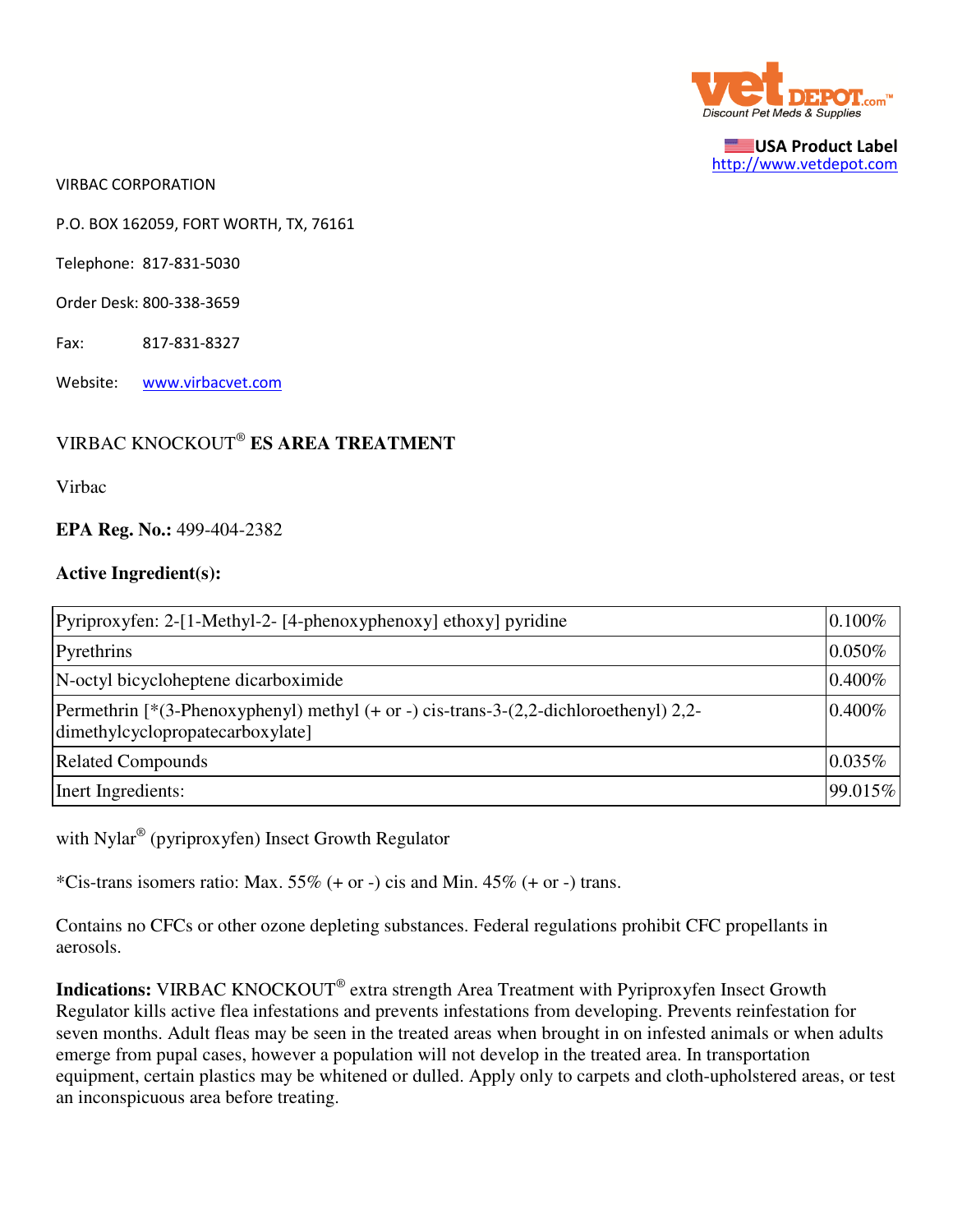For use in apartments, automobiles, homes, hospitals, hotels, kennels, motels, offices, schools, supermarkets, transportation equipment (buses, boats, ships, trains, trucks), warehouses, utilities, veterinary clinics and other commercial and industrial buildings.

**Directions for Use:** It is a violation of Federal law to use this product in a manner inconsistent with its labeling. Use VIRBAC KNOCKOUT<sup>®</sup> extra strength Area Treatment at the rate of 16 oz for up to 2100 sq ft (8 oz for up to 1000 sq ft). Carpeted areas may be vacuumed before treatment and after treatment has dried. Treat infested areas or areas which could be infested; these include rugs, carpets, upholstered furniture, pet beds and pet resting areas. Hold can at arm's length and direct spray toward the areas to be treated. Use a sweeping motion to apply product and back away from treated area while holding the can 36 inches away from the surface being treated. Area of 80-100 sq ft can be treated in approximately 10 seconds with VIRBAC KNOCKOUT® extra strength Area Treatment. When treating upholstered furniture, treat under cushions and areas where flea development occurs. Cover aquariums and fish bowls and remove birds from area prior to treating. Treated areas should be vacated during application. Except for applicator, do not permit humans or pets to contact treated surfaces until the spray has dried.

Notice: VIRBAC KNOCKOUT® extra strength Area Treatment has been tested on several types of carpet, fabric and other household furnishings without adverse effects. In a few instances, waxed surfaces have been whitened or dulled. Holding the can 36 inches away from the target surface normally prevents any whitening from occurring. Because of the wide variety of floor types and finishes, treat a small inconspicuous area before treating the entire area. Avoid contact with antique finishes.

**Contraindication(s):** Do not treat pets with this product.

**Precautionary Statements:** Hazards to Humans and Domestic Animals-Caution: Harmful if swallowed or absorbed through skin. Do not breathe vapors of spray mist. Avoid contact with skin or eyes. In case of contact, flush with plenty of water. Wash with soap and warm water after use. Obtain medical attention if irritation persists. Avoid contamination of food or feedstuffs.

Statement of Practical Treatment: If swallowed: Call a physician or Poison Control Center immediately. If in eyes: Flush with plenty of water. Get medical attention if irritation persists. If on skin or clothing: Remove contaminated clothing and wash before reuse. Wash skin with soap and warm water. Get medical attention if irritation persists. If inhaled: Remove victim to fresh air. Apply artificial respiration if indicated.

Environmental Hazards: This product is toxic to fish and birds. Do not apply directly to water or to areas where surface water is present or to intertidal areas below the mean high water mark. Drift from treated areas may be hazardous to organisms in adjacent aquatic sites. Apply this product only as specified on the label.

Physical or Chemical Hazards: Contents under pressure. Keep away from heat, sparks, and open flame. Do not puncture or incinerate container. Exposure to temperatures above 130°F may cause bursting. Extremely flammable.

**Storage and Disposal:** Do not contaminate water, food or feed by storage or disposal.

Storage: Store in a cool, dry area away from heat or open flame and inaccessible to children.

Pesticide Disposal: Wastes resulting from use of this product may be disposed of on site or at an approved waste disposal facility.

Container Disposal: Replace cap and discard container in trash, sanitary landfill or by other approved state and local procedures. Do not incinerate or puncture.